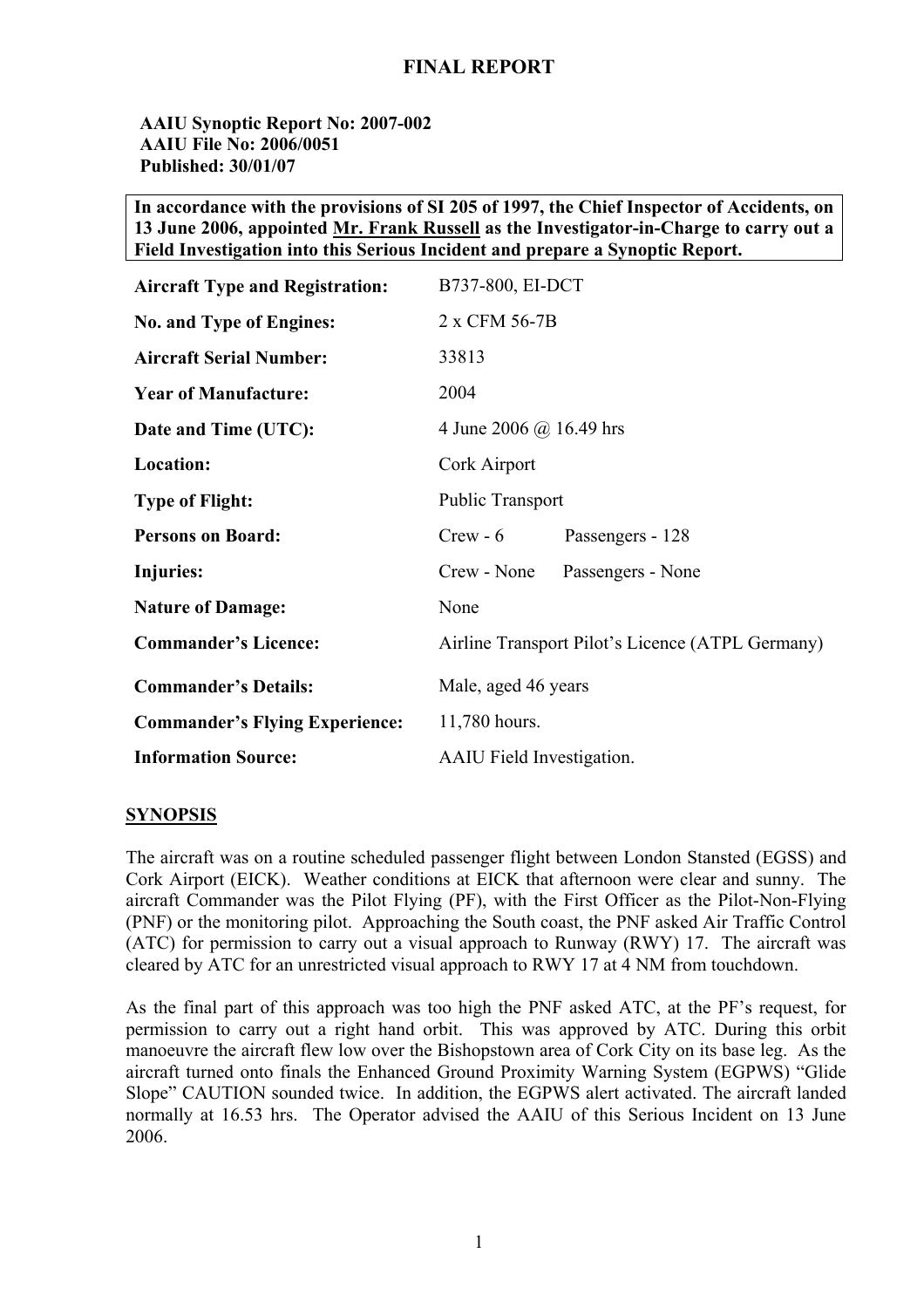## **1. FACTUAL INFORMATION**

#### **1.1 History of the Flight**

#### **1.1.1 Air Traffic Control (ATC) Information**

The aircraft was a routine scheduled afternoon flight between Stansted and Cork Airports. Weather conditions in the Cork area were warm and sunny, with light winds. There was only one other aircraft, a Cessna 172, under Cork ATC control when at 16.42:57 hrs the incident aircraft called ATC, *"[Aircraft callsign] we are requesting a visual, we got the field in sight"*. At 16.44:55 hrs, after some radar vectoring and descent, ATC advised, *"[Aircraft callsign] if you wish you can continue to position in for a visual approach runway one seven, left turn in initially not descending below altitude two thousand five hundred feet".* That call was acknowledged and at 16.45:07 hrs ATC gave, *"Surface wind two three zero degrees zero niner knots"*. At 16.47:25 hrs ATC advised, *"[Aircraft callsign] you are now clear of the VFR traffic (a Cessna 172), cleared visual approach left turn in runway one seven number one for one seven".* At 16.49:30 hrs ATC (Tower frequency) advised, *"[Aircraft callsign] good day cleared to land runway one seven, wind is two one zero, zero eight".* 

At 16.50:27 hrs the aircraft transmitted, "[*Aircraft callsign] is requesting a three sixty degrees on the right please".* At 16.50:42 hrs ATC advised, *"Roger cleared for the right hand orbit I do have traffic east of the field".* At 16.51:47 hrs the aircraft transmitted, *"Tower, [Aircraft callsign] we are beginning to turn on base".* The final ATC clearance to land on RWY 17 gave the wind as, *"Two two zero, zero eight".* The aircraft landed at 16.53:51 hrs.

#### **1.1.2 Flight crew Information**

The PNF recalled that everything was briefed before the Top of Descent (TOD) for an Instrument Landing System (ILS) RWY 17 at Cork. During the descent the PF asked the PNF to request a visual approach<sup>[1](#page-1-0)</sup> to RWY 17, a change to the earlier briefing. There was a summarized briefing for this visual approach, which did not fulfill the requirements of the Operator's Standard Operating Procedures (SOP's). ATC approved this request and after some radar vectoring and altitude changes, the aircraft was cleared by ATC for an unrestricted visual approach to RWY 17, as number one in traffic. The PNF attempted to engage the PF in the landing checklist but was unsuccessful, so these were conducted as a self challenge.

The final approach intercept angle resulted in intercepting the extended runway centre-line too close in and too high. Secondary Surveillance Radar (SSR) returns show that the aircraft joined the centre line at  $1\frac{3}{4}$  nautical miles (NM) from the threshold RWY 17 at 1700' above sea level (ASL). The localiser was initially captured at 1.4 NM. The PNF pointed out to the PF that they were too high, that there were 4 whites indicated on the Precision Approach Path Indicator (PAPI's). This indication represented a glide slope (G/S) of 3.5° or greater. A normal approach path is two whites, two reds, indicating a 3° G/S. Simultaneous radar returns indicated a 6° G/S. The PNF advised the PF that, *"We are too high its better to make a go-around".*

<span id="page-1-0"></span> $\overline{a}$ <sup>1</sup> Visual Approach is also referred to by the Operator as a, "Non-Precision Approach".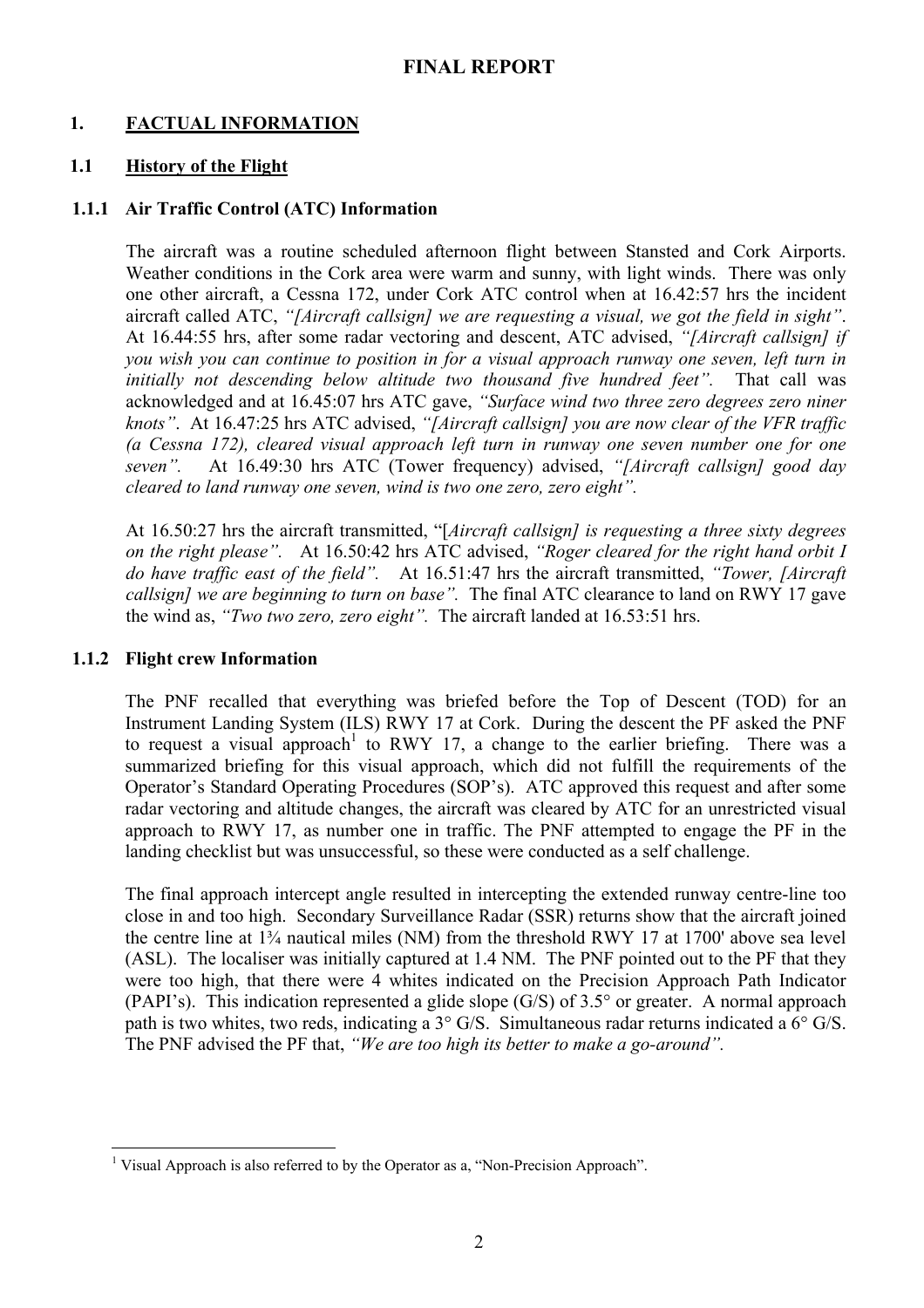The PF replied that, *"We are in good ground contact, ask for a 360° to the right".* The PNF complied and, with ATC permission, the aircraft broke to it's right and commenced an orbit, still in the landing configuration, gear down and Flap 30 selected (Flap 40 was later selected on short finals).

## **1.1.3 Radar/DFDR Information**

Radar returns show that the aircraft climbed initially to 1100' ASL (visual maneuvering height) at the commencement of the orbit, ½ NM west of the airfield at 140 kt IAS. A momentary bank angle exceedence of 31.99 deg occurred about this time (30 deg being the bank angle limit). Gradually the speed built up to a maximum of 153 kt IAS, but altitude was lost during this orbit. The lowest altitude recorded was 553' ASL, which is 51' above the airport elevation. The lowest radio altimeter (RADALT) recorded height was 425' above ground level (AGL). Part of the downwind and base leg of this orbit took the aircraft over the residential Bishopstown area of Cork City. This area, northwest of the airport, is considerably lower than the airport elevation of 502' ASL. From Bishopstown the ground gradually rises southward from the valley of the River Lee in the direction of the airport. The flight of the aircraft in this area was witnessed and reported on to the Cork Airport Authority by at least sixteen upset residents, whose independent and consistent complaints, submitted by phone and in writing, referred to noise and how low the aircraft was being flown. The PNF recalled hearing two EGPWS *"Too low" G*lide Slope CAUTION s during the latter part of the orbit and that these annunciations were silenced by the PF. He also recalled that there were 4 reds indicated on the PAPI's on final approach. DFDR data also indicated a 1 to 1.5 degree glide slope and an EGPWS alert. After a normal landing and post-flight discussion on events the PF conceded to the PNF that maybe a standard Goaround would have been a better decision in the circumstances. At a later debrief neither pilot considered fatigue a factor in this event. See **Appendix A** of DFDR generated aerial view of the two approaches and **Appendix B** for extract of DFDR readout.

## **1.2 Aeronautical Information Publication (AIP) Ireland**

The following extract from AIP Ireland (EICK AD 2.22 Flight Procedures) is relevant to the ATC procedures correctly followed by the controller:

## *1.4 Visual Manoeuvring (Circling) approaches*

*Visual Manoeuvring (circling) approaches are permissible, on request, to all runways.* 

*Missed approaches for aircraft conducting visual manoeuvring (circling) approaches shall be as shown on chart EICK AD 2.24-6 (Procedures for Missed Approach in the event of Radio Failure).*

*Note 1: However, the above procedure prescribed on EICK AD 2.24-6 would be superseded by Cork MATS Part 2, Volume, 3 Section 2.11, Missed Approach Procedure which states:* 

*The missed approach for all Runways shall be; Climb straight ahead to altitude 3,000 ft QNH and then as directed by ATC.* 

*Note 2: The Controller would have the right to clear an Aircraft for a right visual orbit back onto finals from a missed approach if he/she could ensure separation between that aircraft and all other aircraft as prescribed by ICAO Doc 4444/ATM501 (Ref: Reduced Minima Separation 6.1 and Visual Approach 6.5.3)*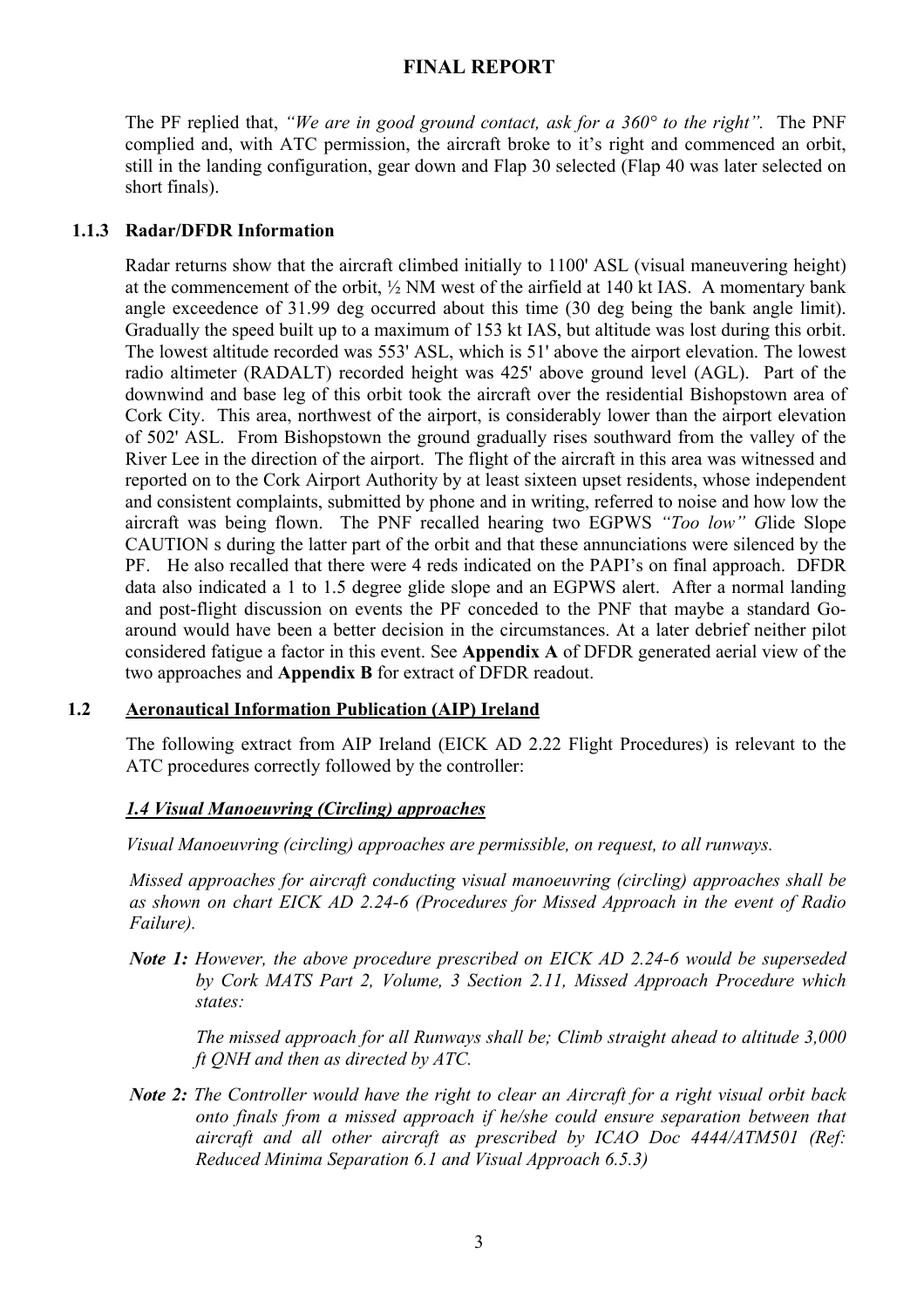*EICK AD 2.24 (Instrumental Approach Chart-ICAO) specifies on it the Obstacle Clearance Altitudes/Heights for visual manoeuvring with reference to the four different Categories of Aircraft i.e A,B,C or D as follows:* 

*Visual Manoeuvering Altitudes (Heights above aerodrome level AAL) are Cat A = 960ft QNH (458), Cat B = 1000ft QNH (498), Cat C = 1100ft QNH (598), Cat D = 1200ft QNH (698)"*

The aircraft involved in this particular event is classified as Cat C.

## **2. ANALYSIS**

The chain of events leading to this serious incident began in the descent and approach phase into Cork Airport. Flying conditions were excellent and, with only one other item of VFR traffic in the Cork circuit, a routine landing should have followed the first visual approach to RWY 17. The PF was well experienced on the B737-800, with almost 8,000 hours on type. The PNF was relatively inexperienced on the B737-800, with 850 hours on type. Both pilots had undertaken the Operator's Mandatory Crew Resource Management (CRM) Course, the purpose of which is to instill maximum flight safety awareness in pilots through teamwork and open communications in the cockpit environment. The Course lays much emphasis on the need for a more questioning attitude to cockpit and other external factors by either crew member. A fundamental understanding and prerequisite of the Course is the willingness of pilots to accept and implement its practical guidelines in their own work interest and that of flight safety. However, while this is the theory propounded by CRM courses, its application in practice does not always follow the theory, as is demonstrably evident in this human factors event.

Initially, the PF briefed for an ILS approach to RWY 17, but later elected to conduct a visual approach to RWY 17, and carried out a summarized briefing for the visual approach with the PNF. The PNF attempted to engage the PF in the landing checklist but was unsuccessful, so these were conducted as a self challenge. On the first approach the PNF saw 4 whites ('*too high'*) on the PAPI's and suggested a "Go-around", but the PF declined, saying that he had good ground contact and requested a right hand orbit to regain the correct approach altitude. A "Goaround" or missed approach would have entailed climbing straight ahead to altitude 3,000 ft QNH and then as directed by ATC.

The orbit that followed the first abandoned approach was flown by the PF, who was flying the aircraft from his customary left hand seat. From this seat the PF's awareness of the position of his aircraft relative to the ground in a steep right hand turn was considerably less than that of the PNF, who had a direct view of the ground from his side. On reaching 1,100 ft with the aircraft still configured for landing, the PF allowed the aircraft to descend, with the PNF repeatedly advising the PF of this height loss, but to no avail. It was during this descent and configuration that the aircraft passed over the Bishopstown area of Cork City and alarmed many of its residents, both because of its unexpectedly low height above the ground and the engine noise levels. The lowest radio altimeter (RADALT) recorded height was 425' above ground level (AGL). On this second approach to RWY 17, the PNF recalled hearing an aural *"Glide Slope"* CAUTION twice. Visual contact with the ground and PAPI's (*4 reds*) showed them to be too low and flat on the approach, so a climb was initiated to a height from which a safe landing was effected.

The Human Factors elements in aviation incidents are statistically high and are the weak link in the incident prevention chain. These are constantly being addressed by operators worldwide to achieve pilot conformity to laid down industry standards and procedures.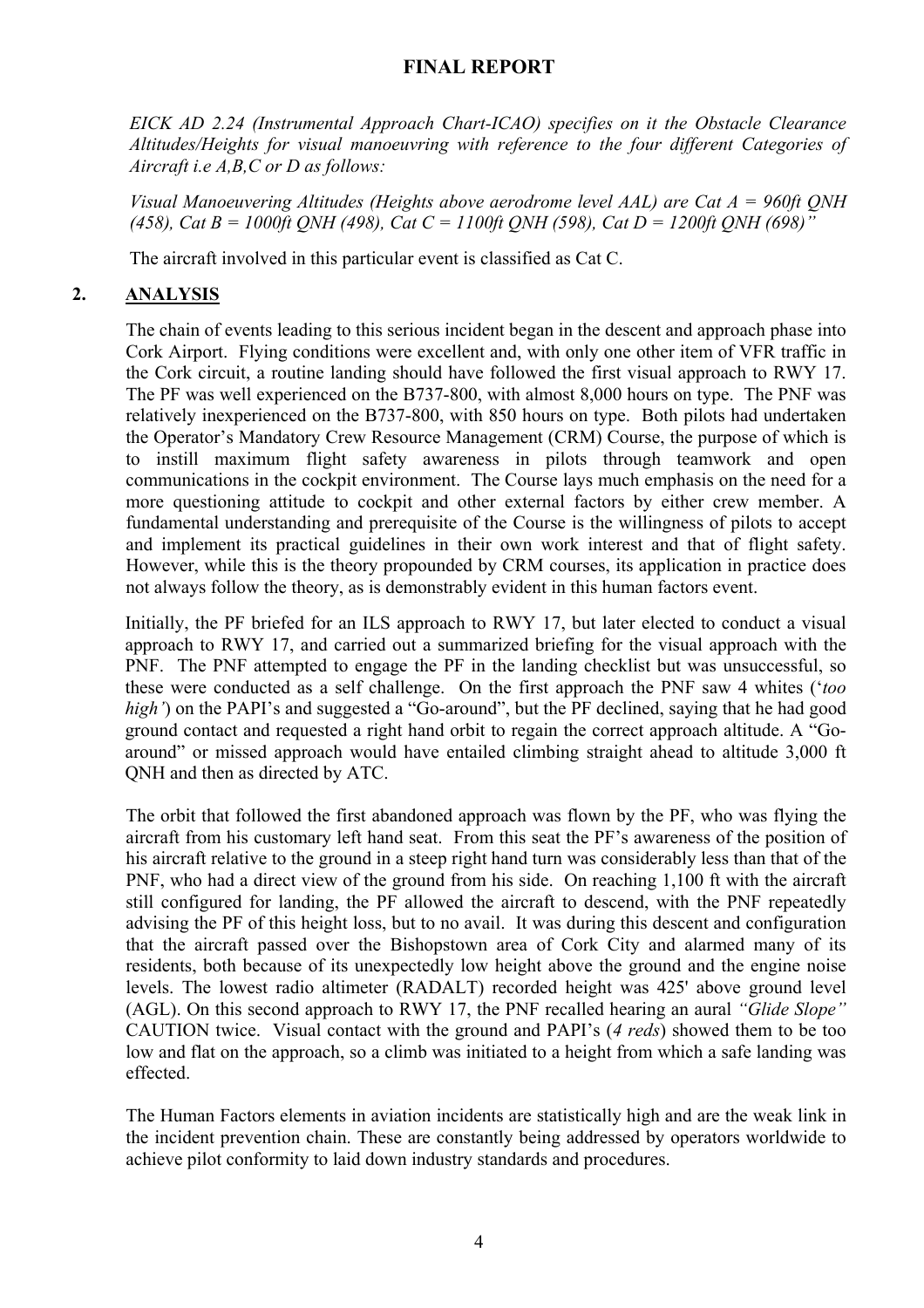However, adherence by pilots to these criteria cannot be total and complete due to the complex and changing nature of their work environment and the human condition itself. The two subject approaches raise questions for standard CRM Courses pursued by the wider aviation industry, in general. In particular, to what degree can the PNF assert himself or herself when the PF is not responding to or disregarding inputs from the right hand seat? The "experience gradient" between the PF and the PNF in this instance was steep, but not unusual in day-to-day operations, and may have been a contributory factor in the PF's attitude to the PNF. Regardless, the PNF did endeavor to comply with CRM principles as trained. His inputs had little effect. However, this is not to excuse the aberrant deviation from the Operator's SOP's, which require that the aircraft be fully stabilized in the landing profile by 500 ft AGL on a visual approach, and adherence to CRM procedures by the PF.

# **3. CONCLUSIONS**

## **(a) Findings**

- 1. The Captain and First Officer were properly licenced in accordance with Joint Aviation Authorities (JAA) requirements.
- 2. The aircraft was serviceable in accordance with JAA requirements.
- 3. ATC communications were normal. The ATC approval of the requested right hand orbit was in compliance with Cork AD 2.22 Flight Procedures.
- 4. Weather was not a factor in this serious incident.
- 5. The Operator's SOP's were not adhered to on either of the two approaches to RWY 17. However, the PNF complied with CRM principles to the extent of his ability.
- 6. The base leg of the second approach to RWY 17 was flown fully configured for landing over the Bishopstown area of Cork City at altitudes at or below 500' AGL while in a constant right hand turn.
- 7. The various written and oral complaints made to the Cork Airport Authority by individual Bishopstown residents concerning the flightpath of the aircraft were fully justified in the circumstances of this flight.

## **(b) Cause**

This serious incident was precipitated by the PF not adhering to the Operators explicit SOP's in the two approaches to RWY 17 and also by not conforming to established CRM principles in relation to the PNF.

## **4. SAFETY RECOMMENDATIONS**

This Report does not sustain any Safety Recommendations. However, a recently published AAIU Report No. 2006-028, dealt in some detail with requirements for flight crews to adhere to laid down Procedures and made two Safety Recommendations (SR's) to the Operator. The Operator accepted these SR's and is in the process of implementing them through a series of planned Safety Presentations to its Flight Crew.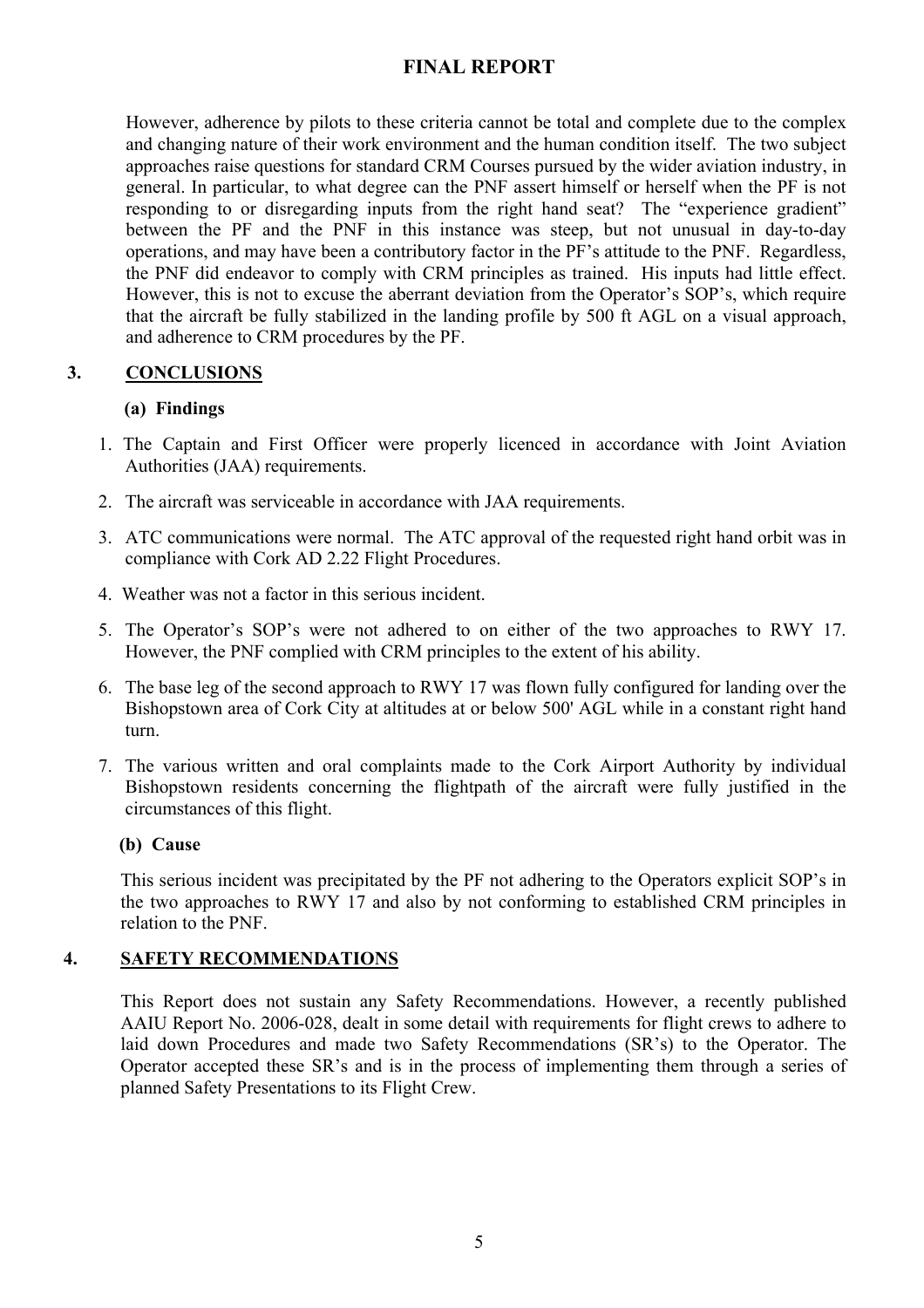# **Appendix A**

# **DFDR generated aerial view of the two approaches**



Terrain image courtesy of Google Earth<sup>TM</sup> mapping service.